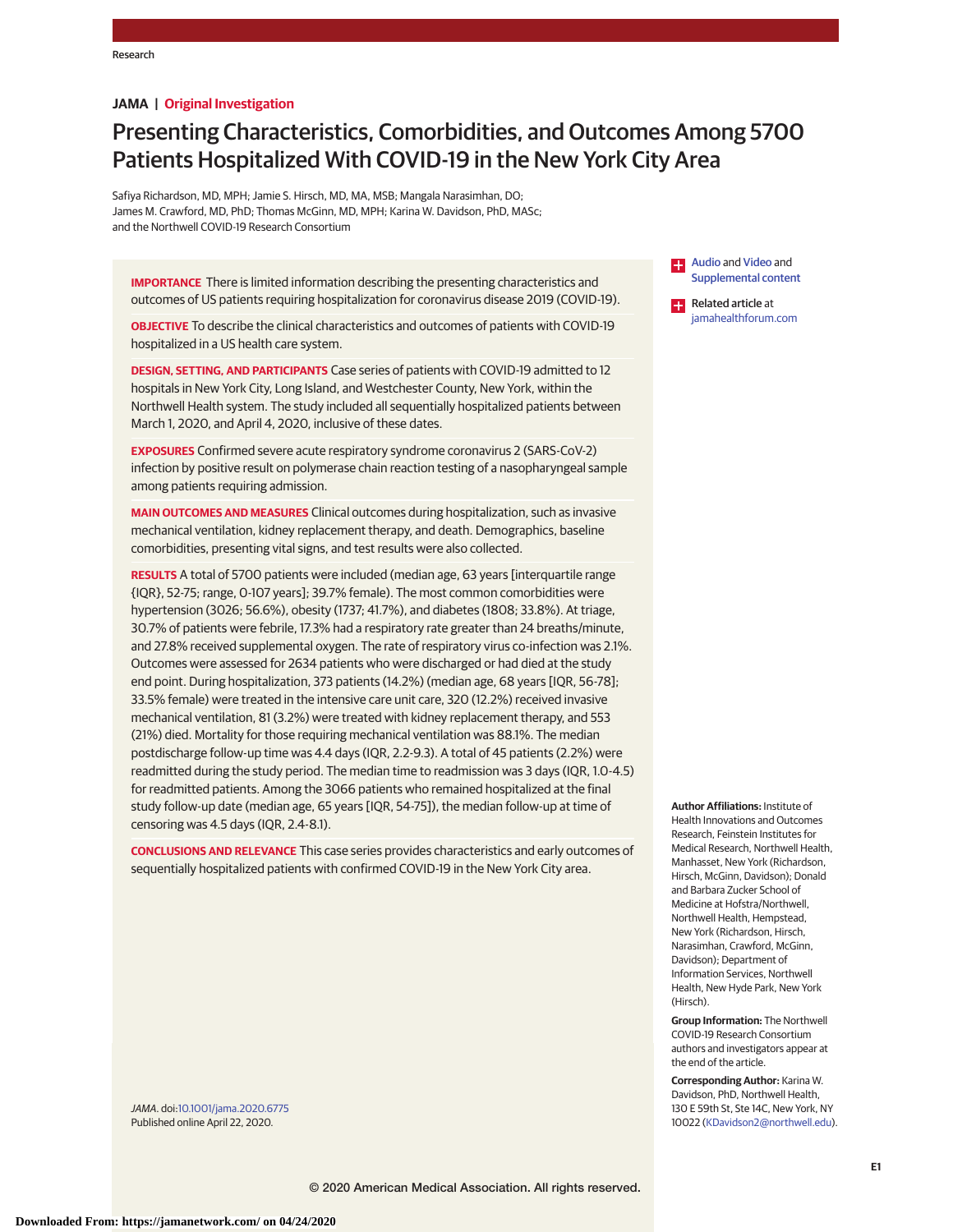The first confirmed case of coronavirus disease 2019<br>
(COVID-19) in the US was reported from Washington<br>
State on January 31, 2020.<sup>1</sup> Soon after, Washington and<br>
California reported outbroaks and cases in the US baye now (COVID-19) in the US was reported from Washington California reported outbreaks, and cases in the US have now exceeded total cases reported in both Italy and China.<sup>2</sup> The rate of infections in New York, with its high population density, has exceeded every other state, and, as of April 20, 2020, it has more than 30% of all of the US cases.<sup>3</sup>

Limited information has been available to describe the presenting characteristics and outcomes of US patients requiring hospitalization with this illness. In a retrospective cohort study from China, hospitalized patients were predominantly men with a median age of 56 years; 26% required intensive care unit (ICU) care, and there was a 28% mortality rate.<sup>4</sup> However, there are significant differences between China and the US in population demographics, $5$  smoking rates,<sup>6</sup> and prevalence of comorbidities.<sup>7</sup>

This study describes the demographics, baseline comorbidities, presenting clinical tests, and outcomes of the first sequentially hospitalized patients with COVID-19 from an academic health care system in New York.

# Methods

The study was conducted at hospitals in Northwell Health, the largest academic health system in New York, serving approximately 11 million persons in Long Island, Westchester County, and New York City. The Northwell Health institutional review board approved this case series as minimal-risk research using data collected for routine clinical practice and waived the requirement for informed consent. All consecutive patients who were sufficiently medically ill to require hospital admission with confirmed severe acute respiratory syndrome coronavirus 2 (SARS-CoV-2) infection by positive result on polymerase chain reaction testing of a nasopharyngeal sample were included. Patients were admitted to any of 12 Northwell Health acute care hospitals between March 1, 2020, and April 4, 2020, inclusive of those dates. Clinical outcomes weremonitored until April 4, 2020, the final date of follow-up.

Data were collected from the enterprise electronic health record (Sunrise Clinical Manager; Allscripts) reporting database, and all analyses were performed using version 3.5.2 of the R programming language (R Project for Statistical Computing; R Foundation). Patients were considered to have confirmed infection if the initial test result was positive or if it was negative but repeat testing was positive. Repeat tests were performed on inpatients during hospitalization shortly after initial test results were available if there was a high clinical pretest probability of COVID-19 or if the initial negative test result had been judged likely to be a false-negative due to poor sample collection. Transfers from one in-system hospital to another were merged and considered as a single visit. There were no transfers into or out of the system. For patients with a readmission during the study period, data from the first admission are presented.

Data collected included patient demographic information, comorbidities, home medications, triage vitals, initial

#### **Key Points**

**Question** What are the characteristics, clinical presentation, and outcomes of patients hospitalized with coronavirus disease 2019 (COVID-19) in the US?

**Findings** In this case series that included 5700 patients hospitalized with COVID-19 in the New York City area, the most common comorbidities were hypertension, obesity, and diabetes. Among patients who were discharged or died (n = 2634), 14.2% were treated in the intensive care unit, 12.2% received invasive mechanical ventilation, 3.2% were treated with kidney replacement therapy, and 21% died.

**Meaning** This study provides characteristics and early outcomes of patients hospitalized with COVID-19 in the New York City area.

laboratory tests, initial electrocardiogram results, diagnoses during the hospital course, inpatient medications, treatments (including invasive mechanical ventilation and kidney replacement therapy), and outcomes (including length of stay, discharge, readmission, and mortality). Demographics, baseline comorbidities, and presenting clinical studies were available for all admitted patients. All clinical outcomes are presented for patients who completed their hospital course at study end (discharged alive or dead). Clinical outcomes available for those in hospital at the study end point are presented, including invasive mechanical ventilation, ICU care, kidney replacement therapy, and length of stay in hospital. Outcomes such as discharge disposition and readmission were not available for patients in hospital at study end because they had not completed their hospital course. Home medications were reported based on the admission medication reconciliation by the inpatient-accepting physician because this is the most reliable record of home medications. Final reconciliation has been delayed until discharge during the current pandemic. Home medications are therefore presented only for patients who have completed their hospital course to ensure accuracy.

Race and ethnicity data were collected by self-report in prespecified fixed categories. These data were included as study variables to characterize admitted patients. Initial laboratory testing was defined as the first test results available, typically within 24 hours of admission. For initial laboratory testing and clinical studies for which not all patients had values, percentages of total patients with completed tests are shown. The Charlson Comorbidity Index predicts 10-year survival in patients with multiple comorbidities and was used as a measure of total comorbidity burden.<sup>8</sup> The lowest score of 0 corresponds to a 98% estimated 10-year survival rate. Increasing age in decades older than age 50 years and comorbidities, including congestive heart disease and cancer, increase the total score and decrease the estimated 10-year survival. A total of 16 comorbidities are included. A score of 7 points and above corresponds to a 0% estimated 10-year survival rate. Acute kidney injury was identified as an increase in serum creatinine by 0.3 mg/dL or more ( $\geq$ 26.5 µmol/L) within 48 hours or an increase in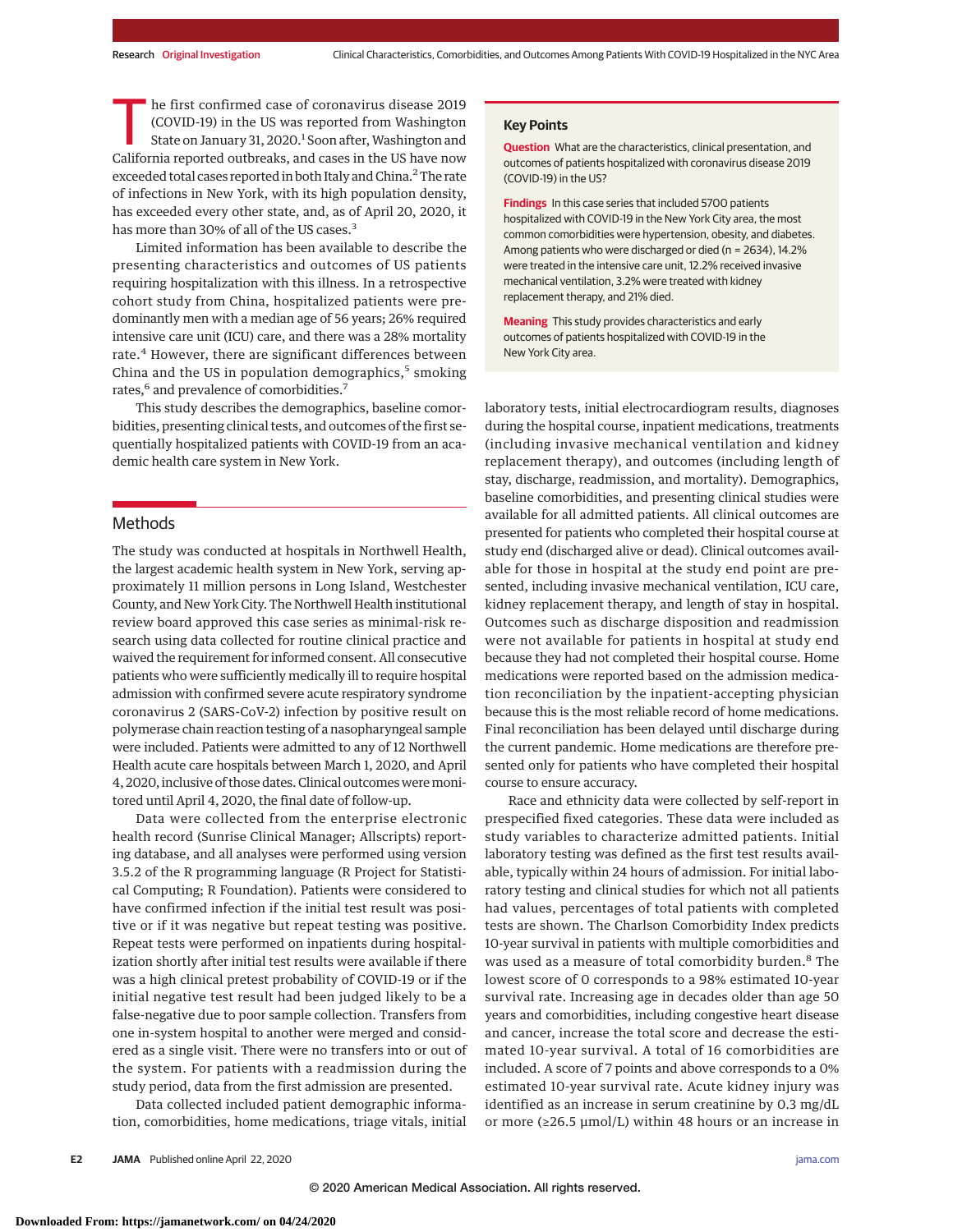| Table 1. Baseline Characteristics of Patients Hospitalized With COVID-19 |                    |
|--------------------------------------------------------------------------|--------------------|
|                                                                          | No. (%)            |
| Demographic information                                                  |                    |
| Total No.                                                                | 5700               |
| Age, median (IQR) [range], y                                             | 63 (52-75) [0-107] |
| Sex                                                                      |                    |
| Female                                                                   | 2263 (39.7)        |
| Male                                                                     | 3437 (60.3)        |
| Race <sup>a</sup>                                                        |                    |
| No.                                                                      | 5441               |
| African American                                                         | 1230 (22.6)        |
| Asian                                                                    | 473 (8.7)          |
| White                                                                    | 2164 (39.8)        |
| Other/multiracial                                                        | 1574 (28.9)        |
| Ethnicity <sup>a</sup>                                                   |                    |
| No.                                                                      | 5341               |
| Hispanic                                                                 | 1230(23)           |
| Non-Hispanic                                                             | 4111(77)           |
| Preferred language non-English                                           | 1054 (18.5)        |
| Insurance                                                                |                    |
| Commercial                                                               | 1885 (33.1)        |
| Medicaid                                                                 | 1210 (21.2)        |
| Medicare                                                                 | 2415 (42.4)        |
| Self-pay                                                                 | 95(1.7)            |
| Otherb                                                                   | 95(1.7)            |
| <b>Comorbidities</b>                                                     |                    |
| Total No.                                                                | 5700               |
| Cancer                                                                   | 320(6)             |
| Cardiovascular disease                                                   |                    |
| Hypertension                                                             | 3026 (56.6)        |
| Coronary artery disease                                                  | 595 (11.1)         |
| Congestive heart failure                                                 | 371 (6.9)          |
| Chronic respiratory disease                                              |                    |
| Asthma                                                                   | 479 (9)            |
| Chronic obstructive pulmonary disease                                    | 287(5.4)           |
| Obstructive sleep apnea                                                  | 154 (2.9)          |
| Immunosuppression                                                        |                    |
| HIV                                                                      | 43 (0.8)           |
| History of solid organ transplant                                        | 55(1)              |
| Kidney disease                                                           |                    |
| Chronic <sup>c</sup>                                                     | 268(5)             |
| End-stage <sup>d</sup>                                                   | 186 (3.5)          |
| Liver disease                                                            |                    |
| Cirrhosis                                                                | 19(0.4)            |
| Chronic                                                                  |                    |
| <b>Hepatitis B</b>                                                       | 8(0.1)             |
| <b>Hepatitis C</b>                                                       |                    |
|                                                                          | 3(0.1)             |
| Metabolic disease                                                        |                    |
| Obesity (BMI ≥30)                                                        | 1737 (41.7)        |
| No.                                                                      | 4170               |
| Morbid obesity (BMI ≥35)                                                 | 791 (19.0)         |
| No.                                                                      | 4170               |
| <b>Diabetes<sup>e</sup></b>                                              | 1808 (33.8)        |

(continued)

Table 1. Baseline Characteristics of Patients Hospitalized With COVID-19 (continued)

|                                                             | No. (%)     |
|-------------------------------------------------------------|-------------|
| Never smoker                                                | 3009 (84.4) |
| No.                                                         | 3567        |
| Comorbidities <sup>f</sup>                                  |             |
| None                                                        | 350(6.1)    |
| 1                                                           | 359(6.3)    |
| >1                                                          | 4991 (88)   |
| Total, median (IQR)                                         | $4(2-8)$    |
| Charlson Comorbidity Index score, median (IQR) <sup>9</sup> | $4(2-6)$    |

Abbreviations: BMI, body mass index (calculated as weight in kilograms divided by height in meters squared); COVID-19, coronavirus disease 2019; IQR, interquartile range.

- <sup>a</sup> Race and ethnicity data were collected by self-report in prespecified fixed categories.
- **b** Other insurance includes military, union, and workers' compensation.
- <sup>c</sup> Assessed based on a diagnosis of chronic kidney disease in medical history by International Statistical Classification of Diseases and Related Health Problems, Tenth Revision (ICD-10) coding.
- <sup>d</sup> Assessed based on a diagnosis of end-stage kidney disease in medical history by ICD-10 coding.
- <sup>e</sup> Assessed based on a diagnosis of diabetes mellitus and includes diet-controlled and non–insulin-dependent diabetes.
- <sup>f</sup> Comorbidities listed here are defined as medical diagnoses included in medical history by ICD-10 coding. These include, but are not limited to, those presented in the table.
- <sup>g</sup> Charlson Comorbidity Index predicts the 10-year mortality for a patient based on age and a number of serious comorbid conditions, such as congestive heart failure or cancer. Scores are summed to provide a total score to predict mortality. The median score of 4 corresponds to a 53% estimated 10-year survival and reflects a significant comorbidity burden for these patients.

serum creatinine to 1.5 times or more baseline within the prior 7 days compared with the preceding 1 year of data in acute care medical records. This was based on the Kidney Disease: Improving Global Outcomes (KDIGO) definition.<sup>9</sup> Acute hepatic injury was defined as an elevation in aspartate aminotransferase or alanine aminotransferase of more than 15 times the upper limit of normal.

# **Results**

A total of 5700 patients were included (median age, 63 years [interquartile range {IQR}, 52-75; range, 0-107 years]; 39.7% female) (Table 1). The median time to obtain polymerase chain reaction testing results was 15.4 hours (IQR, 7.8-24.3). The most common comorbidities were hypertension (3026, 56.6%), obesity (1737, 41.7%), and diabetes (1808, 33.8%). The median score on the Charlson Comorbidity Index was 4 points (IQR, 2-6), which corresponds to a 53% estimated 10-year survival and reflects a significant comorbidity burden for these patients. At triage, 1734 patients (30.7%) were febrile, 986 (17.3%) had a respiratory rate greater than 24 breaths/minute, and 1584 (27.8%) received supplemental oxygen (Table 2 and Table 3). The first test for COVID-19 was positive in 5517 patients (98.1%), while 13 patients (1.9%) had a negative first test and positive repeat test. The rate of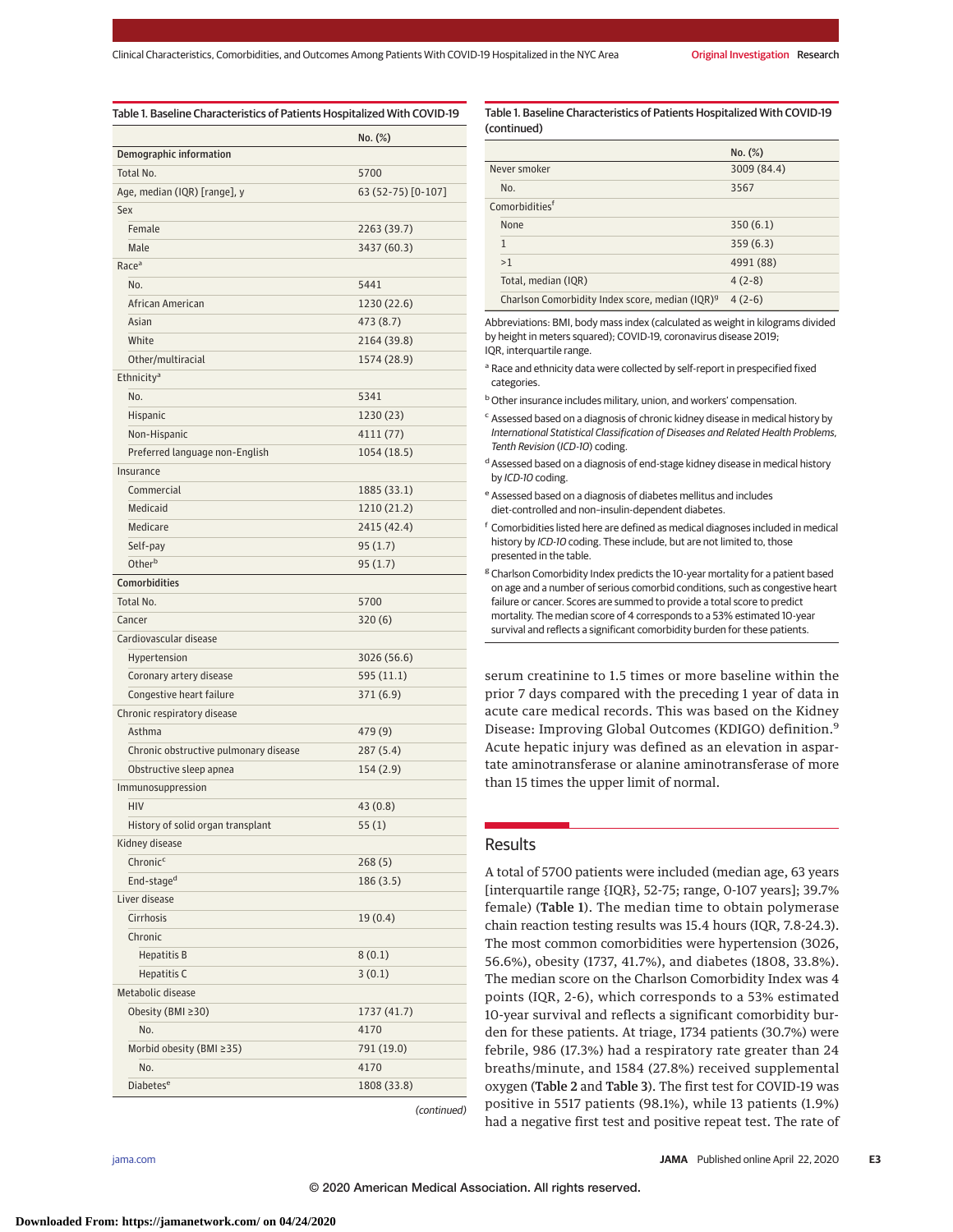| Triage vitals <sup>a</sup>                                                     | No. (%)            | No.  | Reference ranges |
|--------------------------------------------------------------------------------|--------------------|------|------------------|
| Temperature > 38 °C                                                            | 1734 (30.7)        | 5644 |                  |
| Temperature, median (IQR), °C                                                  | 37.5 (36.9-38.3)   |      |                  |
| Oxygen saturation                                                              |                    |      |                  |
| < 90%                                                                          | 1162 (20.4)        |      |                  |
| % Median (IQR)                                                                 | 95 (91-97)         | 5693 |                  |
| Received supplemental oxygen at triage                                         | 1584 (27.8)        | 5693 |                  |
| Respiratory rate >24 breaths/min                                               | 986 (17.3)         | 5695 |                  |
| Heart rate                                                                     |                    |      |                  |
| ≥100 beats/min                                                                 | 2457 (43.1)        |      |                  |
| Median (IQR)                                                                   | 97 (85-110)        | 5696 |                  |
| Initial laboratory measures,<br>median $(IQR)^a$                               |                    |      |                  |
| White blood cell count, $\times 10^9$ /L                                       | $7.0(5.2-9.5)$     | 5680 | $3.8 - 10.5$     |
| Absolute count, ×10 <sup>9</sup> /L                                            |                    |      |                  |
| Neutrophil                                                                     | $5.3(3.7 - 7.7)$   | 5645 | $1.8 - 7.4$      |
| Lymphocyte                                                                     | $0.88(0.6-1.2)$    | 5645 | $1.0 - 3.3$      |
| Lymphocyte, <1000 ×10 <sup>9</sup> /L                                          | 3387 (60)          |      |                  |
| Sodium, mmol/L                                                                 | 136 (133-138)      | 5645 | 135-145          |
| Aspartate aminotransferase, U/L                                                | 46 (31-71)         | 5586 | $10 - 40$        |
| Aspartate aminotransferase >40 U/L                                             | 3263 (58.4)        |      |                  |
| Alanine aminotransferase, U/L                                                  | $33(21-55)$        | 5587 | 10-45            |
| Alanine aminotransferase >60 U/L                                               | 2176 (39.0)        |      |                  |
| Creatine kinase, U/L                                                           | 171 (84-397)       | 2527 | 25-200           |
| Venous lactate, mmol/L                                                         | $1.5(1.1-2.1)$     | 2508 | $0.7 - 2.0$      |
| Troponin above test-specific upper limit<br>of normal <sup>b</sup>             | 801 (22.6)         | 3533 |                  |
| Brain-type natriuretic peptide,<br>pg/mL                                       | 385.5 (106-1996.8) | 1818 | $0 - 99$         |
| Procalcitonin, ng/mL                                                           | $0.2(0.1-0.6)$     | 4138 | $0.02 - 0.10$    |
| D-dimer, ng/mL                                                                 | 438 (262-872)      | 3169 | $0 - 229$        |
| Ferritin, ng/mL                                                                | 798 (411-1515)     | 4344 | 15-400           |
| C-reactive protein, mg/dL                                                      | $13.0(6.4-26.9)$   | 4517 | $0.0 - 0.40$     |
| Lactate dehydrogenase, U/L                                                     | 404.0 (300-551.5)  | 4003 | $50 - 242$       |
| Admission studies <sup>a</sup>                                                 |                    |      |                  |
| ECG, QTC $>500^{\circ}$                                                        | 260(6.1)           | 4250 | < 400            |
| Respiratory viral panel, positive<br>for non-COVID-19 respiratory virus        | 42(2.1)            | 1996 |                  |
| Chlamydia pneumoniae                                                           | 2(4.8)             |      |                  |
| Coronavirus (non-COVID-19)                                                     | 7(16.7)            |      |                  |
| Entero/rhinovirus                                                              | 22(4.8)            |      |                  |
| Human metapneumovirus                                                          | 2(4.8)             |      |                  |
| Influenza A                                                                    | 1(2.4)             |      |                  |
| Mycoplasma pneumoniae                                                          | 1(2.4)             |      |                  |
| Parainfluenza 3                                                                | 3(7.1)             |      |                  |
| Respiratory syncytial virus                                                    | 4(9.5)             |      |                  |
| Length of stay for patients in hospital<br>at study end point, median (IQR), d | $4.5(2.4-8.1)$     |      |                  |
| No.                                                                            | 3066               |      |                  |

Abbreviations: COVID-19, coronavirus disease 2019; ECG,

electrocardiogram; IQR, interquartile range; QTC, corrected QT interval.

SI conversion factors: To convert alanine aminotransferase, alkaline phosphatase, aspartate aminotransferase, creatinine kinase, and lactate dehydrogenase to μkat/L, multiply by 0.0167.

<sup>a</sup> Triage vital signs, initial laboratory measures, and admission studies were selected to be included here based on relevance to the characterization of patients with COVID-19.

<sup>b</sup> Troponin I; troponin T; and troponin T, high sensitivity are used at about equal frequency across these institutions. For simplicity, we present the number and percentage of test results that were above the upper limit of normal for the individual references ranges for these 3 tests.

<sup>c</sup> QTC resulted from the automated ECG reading.

co-infection with another respiratory virus for those tested was 2.1% (42/1996). Discharge disposition by 10-year age intervals of all 5700 study patients is included in Table 4. Length of stay for those who died, were discharged alive, and remained in hospital are presented as well. Among the 3066 patients who remained hospitalized at the final study follow-up date (median age, 65 years [IQR 54-75]), the median follow-up at time of censoring was 4.5 days (IQR, 2.4-8.1). Mortality was 0% (0/20) for male and female patients younger than 20 years. Mortality rates were higher for male compared with female patients at every 10-year age interval older than 20 years.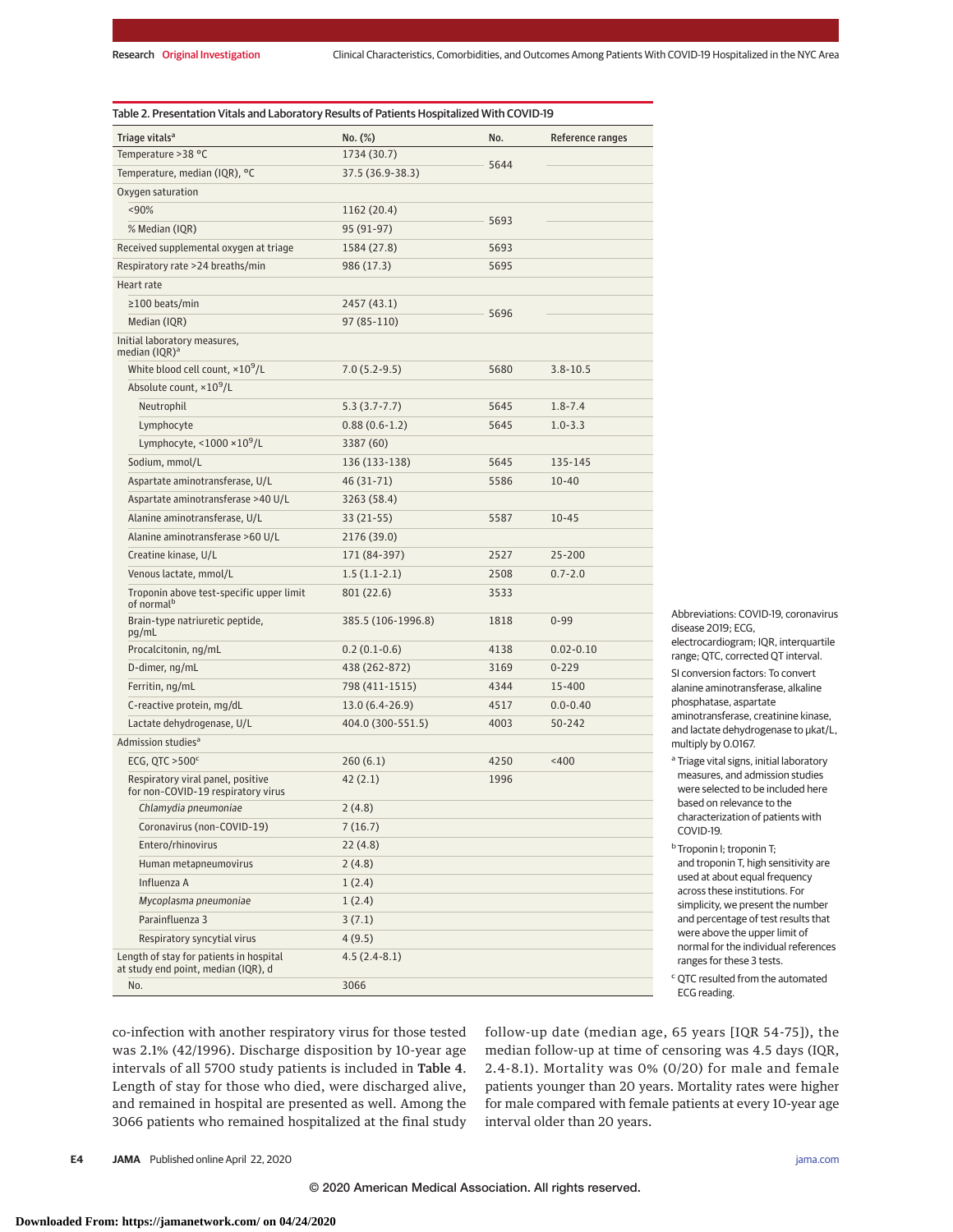## Table 3. Hospital Characteristics and Admission Rates

|                                   | No. (%)                          |                                                       |                                                       |  |  |  |
|-----------------------------------|----------------------------------|-------------------------------------------------------|-------------------------------------------------------|--|--|--|
| Hospital <sup>a</sup>             | Study admissions<br>$(N = 5700)$ | Acute beds<br>(March occupancy),<br>mean <sup>b</sup> | Annual emergency<br>department visits<br>(% admitted) |  |  |  |
| North Shore University Hospital   | 1073 (18.8)                      | 637 (92)                                              | 51 000 (34)                                           |  |  |  |
| Long Island Jewish Medical Center | 1151 (20.2)                      | 517 (91)                                              | 66 000 (28)                                           |  |  |  |
| Staten Island University Hospital | 674 (11.9)                       | 466 (85)                                              | 93 000 (25)                                           |  |  |  |
| Lenox Hill Hospital               | 558 (9.8)                        | 324 (75)                                              | 40 000 (29)                                           |  |  |  |
| Southside Hospital                | 445 (7.8)                        | 270 (86)                                              | 59 000 (18)                                           |  |  |  |
| Huntington Hospital               | 359(6.3)                         | 231 (81)                                              | 40 000 (22)                                           |  |  |  |
| Long Island Jewish Forest Hills   | 608 (10.7)                       | 187 (86)                                              | 42 000 (21)                                           |  |  |  |
| Long Island Jewish Valley Stream  | 355(6.2)                         | 180 (75)                                              | 31 000 (23)                                           |  |  |  |
| <b>Plainview Hospital</b>         | 231(4.1)                         | 156 (70)                                              | 24 000 (29)                                           |  |  |  |
| Cohen Children's Medical Center   | 42(0.7)                          | 111 (78)                                              | 48 000 (14)                                           |  |  |  |
| Glen Cove Hospital, nonteaching   | 117(2.1)                         | 66 (78)                                               | 15 000 (20)                                           |  |  |  |
| Syosset Hospital                  | 87(1.5)                          | 55 (70)                                               | 12 000 (21)                                           |  |  |  |

<sup>a</sup> Teaching hospital unless otherwise noted.

Table 4. Discharge Disposition by 10-Year Age Intervals of Patients Hospitalized With COVID-19

|                  | Patients discharged alive<br>or dead at study end point |               |                                            |                               |                |                                                    | Patients in hospital<br>at study end point |                              |
|------------------|---------------------------------------------------------|---------------|--------------------------------------------|-------------------------------|----------------|----------------------------------------------------|--------------------------------------------|------------------------------|
|                  | Died, No./No. (%)                                       |               | Length of stay<br>among those<br>who died, | Discharged alive, No./No. (%) |                | Length of stay<br>among those<br>discharged alive, |                                            | Length of stay,              |
|                  | Male                                                    | Female        | median (IQR), d <sup>a</sup>               | Male<br>Female                |                | median (IQR), d <sup>a</sup>                       | No. / No. (%)                              | median (IQR), d <sup>a</sup> |
| Age intervals, y |                                                         |               |                                            |                               |                |                                                    |                                            |                              |
| $0 - 9$          | 0/13                                                    | 0/13          | <b>NA</b>                                  | 13/13(100)                    | 13/13(100)     | $2.0(1.7-2.7)$                                     | 7/33(21.2)                                 | $4.3(3.1-12.5)$              |
| $10 - 19$        | 0/1                                                     | 0/7           | <b>NA</b>                                  | 1/1(100)                      | 7/7(100)       | $1.8(1.0-3.1)$                                     | 9/17(52.9)                                 | $3.3(2.8-4.3)$               |
| $20 - 29$        | 3/42(7.1)                                               | 1/55(1.8)     | $4.0(0.8-7.4)$                             | 39/42 (92.9)                  | 54/55 (98.2)   | $2.5(1.8-4.0)$                                     | 52/149 (34.9)                              | $3.2(1.9-6.4)$               |
| $30 - 39$        | 6/130(4.6)                                              | 2/81(2.5)     | $2.8(2.4-3.6)$                             | 124/130 (95.4)                | 79/81 (97.5)   | $3.7(2.0-5.8)$                                     | 142/353 (40.2)                             | $5.1(2.5-9.0)$               |
| $40 - 49$        | 19/233 (8.2)                                            | 3/119(2.5)    | $5.6(3.0-8.4)$                             | 214/233 (91.8)                | 116/119 (97.5) | $3.9(2.3-6.1)$                                     | 319/671 (47.5)                             | $4.9(2.9-8.2)$               |
| $50 - 59$        | 40/327 (12.2)                                           | 13/188(6.9)   | $5.9(3.1-9.5)$                             | 287/327 (87.8)                | 175/188 (93.1) | $3.8(2.5-6.7)$                                     | 594/1109 (53.6)                            | $4.9(2.8-8.0)$               |
| $60 - 69$        | 56/300 (18.7)                                           | 28/233 (12.0) | $5.7(2.6-8.2)$                             | 244/300 (81.3)                | 205/233 (88.0) | $4.3(2.5-6.8)$                                     | 771/1304 (59.1)                            | $5.0(2.4-8.2)$               |
| $70 - 79$        | 91/254 (35.8)                                           | 54/197 (27.4) | $5.0(2.7-7.8)$                             | 163/254 (64.2)                | 143/197 (72.6) | $4.6(2.8-7.8)$                                     | 697/1148 (60.7)                            | $4.5(2.3-8.2)$               |
| 80-89            | 94/155 (60.6)                                           | 76/158 (48.1) | $3.9(2.1-6.5)$                             | 61/155(39.4)                  | 82/158 (51.9)  | $4.4(2.7 - 7.7)$                                   | 369/682 (54.1)                             | $4.1(2.1-7.4)$               |
| $\geq 90$        | 28/44 (63.6)                                            | 39/84 (46.4)  | $3.0(0.7-5.5)$                             | 16/44(36.4)                   | 45/84 (53.6)   | $4.8(2.8-8.4)$                                     | 106/234 (45.3)                             | $3.2(1.5-6.4)$               |

Abbreviations: COVID-19, coronavirus disease 2019; IQR, interquartile range; NA, not applicable.

at death, or midnight on the last day of data collection for the study. It does not include time in the emergency department.

<sup>a</sup> Length of stay begins with admission time and ends with discharge time, time

#### Outcomes for Patients Who Were Discharged or Died

Among the 2634 patients who were discharged or had died at the study end point, during hospitalization, 373 (14.2%) were treated in the ICU, 320 (12.2%) received invasive mechanical ventilation, 81 (3.2%) were treated with kidney replacement therapy, and 553 (21%) died (Table 5). Mortality for those who received mechanical ventilation was 88.1% (n = 282). Mortality rates for those who received mechanical ventilation in the 18-to-65 and older-than-65 age groups were 76.4% and 97.2%, respectively. Mortality rates for those in the 18-to-65 and older-than-65 age groups who did not receive mechanical ventilation were 19.8% and 26.6%, respectively. There were no deaths in the younger-than-18 age group. The overall length of stay was 4.1 days (IQR, 2.3- 6.8). The median postdischarge follow-up time was 4.4 days (IQR, 2.2-9.3). A total of 45 patients (2.2%) were readmitted during the study period. The median time to readmission

was 3 days (IQR, 1.0-4.5). Of the patients who were discharged or had died at the study end point, 436 (16.6%) were younger than age 50 with a score of 0 on the Charlson Comorbidity Index, of whom 9 died.

#### Outcomes by Age and Risk Factors

For both patients discharged alive and those who died, the percentage of patients who were treated in the ICU or received invasive mechanical ventilation was increased for the 18-to-65 age group compared with the older-than-65 years age group (Table 5). For patients discharged alive, the lowest absolute lymphocyte count during hospital course was lower for progressively older age groups. For patients discharged alive, the readmission rates and the percentage of patients discharged to a facility (such as a nursing home or rehabilitation), as opposed to home, increased for progressively older age groups.

**b** More than 1200 acute beds were added across the system during the month of March 2020.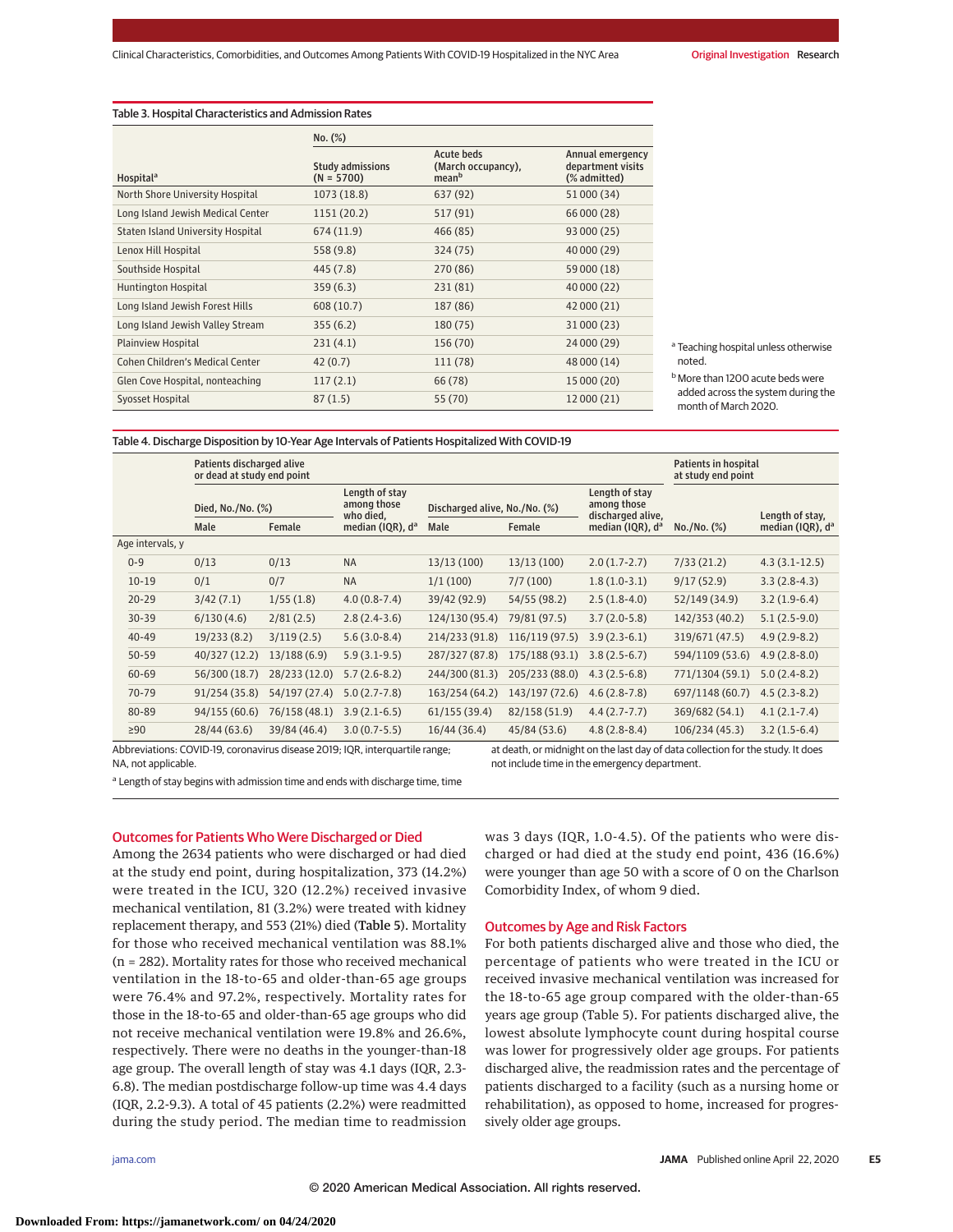|                                                                                                                   | <b>Total discharged alive</b>     | Discharged alive     |                          |                      | <b>Died</b>        |                         |                        | In hospital          |                       |                      |
|-------------------------------------------------------------------------------------------------------------------|-----------------------------------|----------------------|--------------------------|----------------------|--------------------|-------------------------|------------------------|----------------------|-----------------------|----------------------|
| <b>Clinical measure</b>                                                                                           | and dead patients<br>$(N = 2634)$ | < 18y<br>$(n = 32)$  | $18-65y$<br>$(n = 1373)$ | >65v<br>$(n = 676)$  | < 18y<br>$(n = 0)$ | $18-65y$<br>$(n = 134)$ | $>65$ y<br>$(n = 419)$ | $18$<br>$(n = 14)$   | 18-65<br>$(n = 1565)$ | >65<br>$(n = 1487)$  |
| Invasive<br>mechanical<br>ventilation <sup>a</sup>                                                                | 320 (12.2)                        | $\overline{0}$       | 33(2.4)                  | 5(0.7)               | <b>NA</b>          | 107 (79.9)              | 175 (41.8)             | 4(28.6)              | 449 (28.7)            | 378 (25.4)           |
| <b>ICU</b> care                                                                                                   | 373 (14.2)                        | 2(6.3)               | 62(4.5)                  | 18(2.7)              | <b>NA</b>          | 109(81.3)               | 182 (43.4)             | 5(35.7)              | 490 (31.3)            | 413 (27.8)           |
| Absolute<br>lymphocyte<br>count at nadir,<br>median (IQR),<br>$\times10^9$ /L<br>(reference range,<br>$1.0 - 3.3$ | $0.8(0.5-1.14)$                   | 2.3<br>$(1.2 - 5.0)$ | 0.9<br>$(0.7 - 1.2)$     | 0.8<br>$(0.5 - 1.1)$ | <b>NA</b>          | 0.5<br>$(0.3 - 0.8)$    | 0.5<br>$(0.3 - 0.8)$   | 2.0<br>$(1.0-3.5)$   | 0.7<br>$(0.5 - 1.0)$  | 0.6<br>$(0.4 - 0.9)$ |
| No.                                                                                                               | 2626                              | 32                   | 1371                     | 675                  |                    | 134                     | 417                    | 3                    | 1564                  | 1486                 |
| Acute kidney<br>injury <sup>b</sup>                                                                               | 523 (22.2)                        | 1(11.1)              | 93(7.5)                  | 82(13.1)             | <b>NA</b>          | 98 (83.8)               | 249 (68.4)             | 2(14.3)              | 388 (25.5)            | 457 (34.5)           |
| No.                                                                                                               | 2351                              | 8                    | 1237                     | 624                  |                    | 117                     | 364                    | 8                    | 1400                  | 1326                 |
| Kidney<br>replacement<br>therapy                                                                                  | 81(3.2)                           | $\overline{0}$       | 2(0.1)                   | 1(0.2)               | <b>NA</b>          | 43 (35.0)               | 35(8.8)                | $\overline{0}$       | 82(5.4)               | 62(4.4)              |
| Acute hepatic<br>injury <sup>c</sup>                                                                              | 56(2.1)                           | $\overline{0}$       | 3(0.2)                   | $\overline{0}$       | <b>NA</b>          | 25(18.7)                | 28(6.7)                | $\overline{0}$       | 21(1.3)               | 12(0.8)              |
| No.                                                                                                               |                                   |                      | 1371                     | 675                  |                    | 134                     | 417                    | 3                    | 1564                  | 1486                 |
| <b>Outcomes</b>                                                                                                   |                                   |                      |                          |                      |                    |                         |                        |                      |                       |                      |
| Length of stay,<br>median (IQR), d <sup>d</sup>                                                                   | $4.1(2.3-6.8)$                    | 2.0<br>$(1.7 - 2.8)$ | 3.8<br>$(2.3-6.2)$       | 4.5<br>$(2.7 - 7.2)$ | <b>NA</b>          | 5.5<br>$(2.9 - 8.4)$    | 4.4<br>$(2.1 - 7.1)$   | 4.0<br>$(2.4 - 6.2)$ | 4.8<br>$(2.5 - 8.1)$  | 4.4<br>$(2.3 - 8.0)$ |
| Discharged alive                                                                                                  | $3.9(2.4-6.7)$                    |                      |                          |                      |                    |                         |                        |                      |                       |                      |
| Died                                                                                                              | $4.8(2.3-7.4)$                    |                      |                          |                      |                    |                         |                        |                      |                       |                      |
| <b>Died</b>                                                                                                       | 553 (21)                          | <b>NA</b>            | <b>NA</b>                | <b>NA</b>            | <b>NA</b>          | <b>NA</b>               | <b>NA</b>              | <b>NA</b>            | <b>NA</b>             | N/A                  |
| Died, of those who<br>did not receive<br>mechanical<br>ventilation                                                | 271/2314 (11.7)                   | <b>NA</b>            | <b>NA</b>                | <b>NA</b>            | <b>NA</b>          | <b>NA</b>               | <b>NA</b>              | <b>NA</b>            | <b>NA</b>             |                      |
| Died, of those who<br>did receive<br>mechanical<br>ventilation                                                    | 282/320 (88.1)                    |                      |                          |                      |                    |                         |                        |                      |                       |                      |
| Readmitted <sup>e</sup>                                                                                           | 45(2.2)                           | 1(3.1)               | 22(1.6)                  | 22(3.3)              | <b>NA</b>          | <b>NA</b>               | <b>NA</b>              | <b>NA</b>            | <b>NA</b>             | <b>NA</b>            |
| Discharge disposition<br>of 2081 patients<br>discharged alive                                                     |                                   |                      |                          |                      |                    |                         |                        |                      |                       |                      |
| No.                                                                                                               | 2081                              |                      |                          |                      |                    |                         |                        |                      |                       |                      |
| Home                                                                                                              | 1959 (94.1)                       | 32 (100)             | 1345 (98.0)              | 582 (86.1)           | <b>NA</b>          | <b>NA</b>               | <b>NA</b>              | <b>NA</b>            | <b>NA</b>             | <b>NA</b>            |
| <b>Facilities</b><br>(ie, nursing<br>home, rehab)                                                                 | 122(5.9)                          | $\overline{0}$       | 28(2.0)                  | 94 (13.9)            | <b>NA</b>          | <b>NA</b>               | <b>NA</b>              | <b>NA</b>            | <b>NA</b>             | <b>NA</b>            |

Abbreviations: ICU, intensive care unit; IQR, interquartile range; NA, not applicable.

<sup>a</sup> Policy in the system has been not to treat patients with COVID-19 with bilevel positive airway pressure and continuous positive airway pressure out of concern for aerosolizing virus particles and therefore that information is not reported here.

available and without a diagnosis of end-stage kidney disease. <sup>c</sup> Acute hepatic injury was defined as an elevation in aspartate aminotransferase or alanine aminotransferase of >15 times the upper limit of normal.

<sup>d</sup> Length of stay begins with admission time and ends with discharge time or time of death. It does not include time in the emergency department.

**b** Acute kidney injury was identified as an increase in serum creatinine by ≥0.3 mg/dL (≥26.5 mol/L) within 48 hours or an increase in serum creatinine to  $\geq$  1.5 times baseline within the prior 7 days compared with the preceding 1 year of data in acute care medical records. Acute kidney injury is

<sup>e</sup> Data are presented here for readmission during the study period, March 1 to April 4, 2020.

Of the patients who died, those with diabetes were more likely to have received invasive mechanical ventilation or care in the ICU compared with those who did not have diabetes (eTable 1 in the [Supplement\)](https://jamanetwork.com/journals/jama/fullarticle/10.1001/jama.2020.6775?utm_campaign=articlePDF%26utm_medium=articlePDFlink%26utm_source=articlePDF%26utm_content=jama.2020.6775). Of the patients who died, those with hypertension were less likely to have received invasive mechanical ventilation or care in the ICU compared with those without hypertension. The percentage of patients who developed acute kidney injury was increased in the subgroups with diabetes compared with subgroups without those conditions.

# Angiotensin-Converting Enzyme Inhibitor and Angiotensin II Receptor Blocker Use

Home medication reconciliation information was available for 2411 (92%) of the 2634 patients who were discharged or who died by the study end. Of these 2411 patients, 189 (7.8%)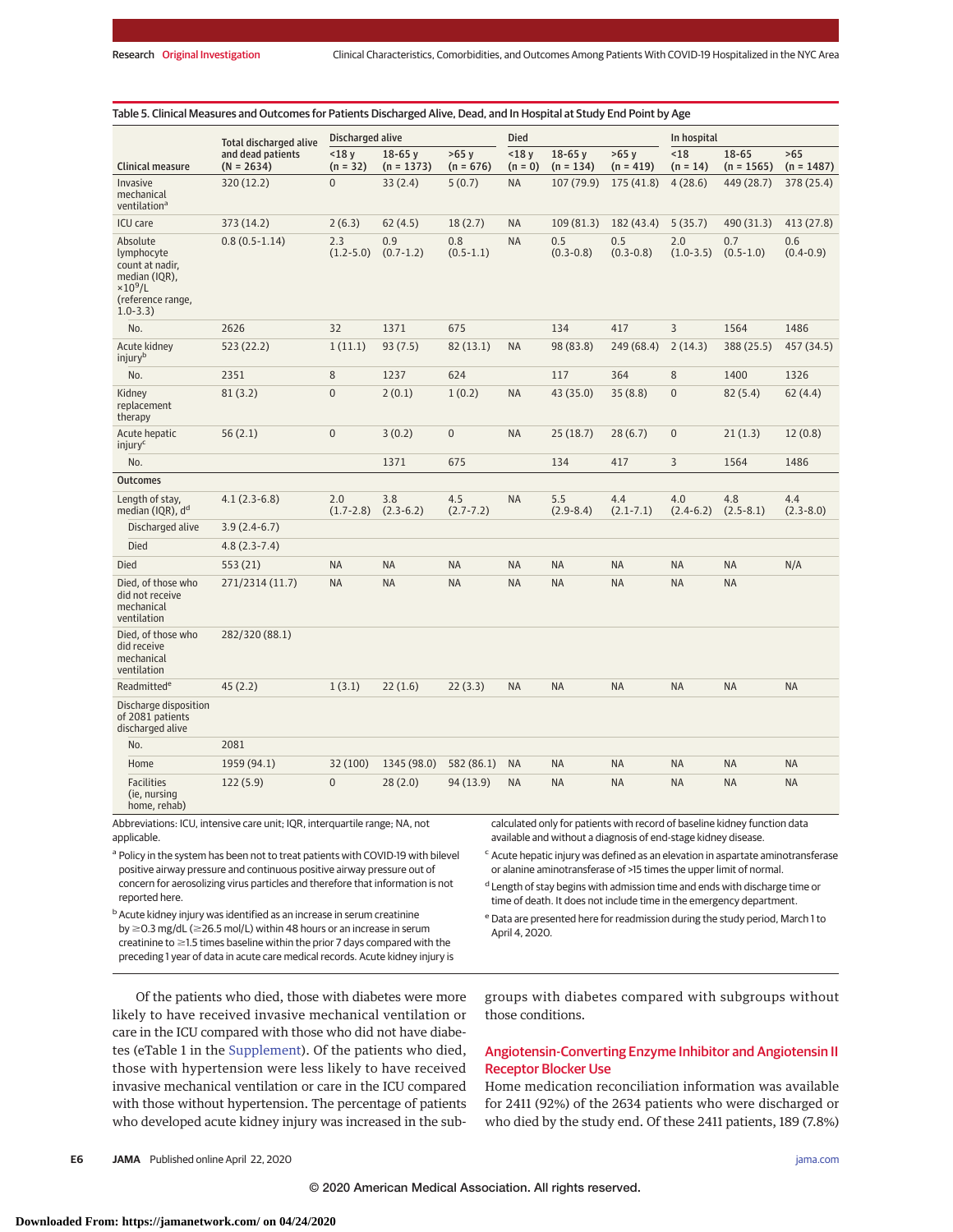were taking an angiotensin-converting enzyme inhibitor (ACEi) at home and 267 (11.1%) were taking an angiotensin II receptor blocker (ARB) at home. The median number of total home medications was 3 (IQR, 0-7). Outcomes for subgroups of patients with hypertension by use of ACEi or ARB home medication are shown in eTable 2 in the [Supplement.](https://jamanetwork.com/journals/jama/fullarticle/10.1001/jama.2020.6775?utm_campaign=articlePDF%26utm_medium=articlePDFlink%26utm_source=articlePDF%26utm_content=jama.2020.6775) Numbers provided for total patients taking ACEi or ARB therapy in eTable 2 in the [Supplement](https://jamanetwork.com/journals/jama/fullarticle/10.1001/jama.2020.6775?utm_campaign=articlePDF%26utm_medium=articlePDFlink%26utm_source=articlePDF%26utm_content=jama.2020.6775) are provided only for patients who also had a diagnosis of hypertension.

Of the patients taking an ACEi at home, 91 (48.1%) continued taking an ACEi while in the hospital and the remainder discontinued this type of medication during their hospital visit. Of the patients taking an ARB at home, 136 (50.1%) continued taking an ARB while in the hospital and the remainder discontinued taking this type of medication during their hospital visit. Of patients who were not prescribed an ACEi or ARB at home, 49 started treatment with an ACEi and 58 started treatment with an ARB during their hospitalization. Mortality rates for patients with hypertension not taking an ACEi or ARB, taking an ACEi, and taking an ARB were 26.7%, 32.7%, and 30.6%, respectively.

# **Discussion**

To our knowledge, this study represents the first large case series of sequentially hospitalized patients with confirmed COVID-19 in the US. Older persons, men, and those with pre-existing hypertension and/or diabetes were highly prevalent in this case series and the pattern was similar to data reported from China.<sup>4</sup> However, mortality rates in this case series were significantly lower, possibly due to differences in thresholds for hospitalization. This study reported mortality rates only for patients with definite outcomes (discharge or death), and longer-term study may find different mortality rates as different segments of the population are infected. The findings of high mortality rates among ventilated patients are similar to smaller case series reports of critically ill patients in the US.10

ACEi and ARBmedications can significantly increasemRNA expression of cardiac angiotensin-converting enzyme  $2$  (ACE2), $^{11}$ leading to speculation about the possible adverse, protective, or biphasic effects of treatment with these medications.<sup>12</sup> This is an important concern because thesemedications are themost prevalent antihypertensive medications among all drug classes.13 However, this case series design cannot address the complexity of this question, and the results are unadjusted for known confounders, including age, sex, race, ethnicity, socioeconomic status indicators, and comorbidities such as diabetes, chronic kidney disease, and heart failure.

#### Limitations

This study has several limitations. First, the study population only included patients within the New York metropolitan area. Second, the data were collected from the electronic health record database. This precluded the level of detail possible with a manual medical record review. Third, the median postdischarge follow-up time was relatively brief at 4.4 days (IQR, 2.2-9.3). Fourth, subgroup descriptive statistics were unadjusted for potential confounders. Fifth, clinical outcome data were available for only 46.2% of admitted patients. The absence of data on patients who remained hospitalized at the final study date may have biased the findings, including the high mortality rate of patients who received mechanical ventilation older than age 65 years.

# **Conclusions**

This case series provides characteristics and early outcomes of sequentially hospitalized patients with confirmed COVID-19 in the New York City area.

## ARTICLE INFORMATION

**Accepted for Publication:** April 16, 2020. **Published Online:** April 22, 2020. doi[:10.1001/jama.2020.6775](https://jamanetwork.com/journals/jama/fullarticle/10.1001/jama.2020.6775?utm_campaign=articlePDF%26utm_medium=articlePDFlink%26utm_source=articlePDF%26utm_content=jama.2020.6775)

**The Northwell COVID-19 Research Consortium Authors:** Douglas P. Barnaby, MD, MSc; Lance B. Becker, MD; John D. Chelico, MD, MA; Stuart L. Cohen, MD; Jennifer Cookingham, MHA; Kevin Coppa, BS; Michael A. Diefenbach, PhD; Andrew J. Dominello, BA; Joan Duer-Hefele, RN, MA; Louise Falzon, BA, PGDipInf; Jordan Gitlin, MD; Negin Hajizadeh, MD, MPH; Tiffany G. Harvin, MBA; David A. Hirschwerk, MD; Eun Ji Kim, MD, MS, MS; Zachary M. Kozel, MD; Lyndonna M. Marrast, MD, MPH; Jazmin N. Mogavero, MA; Gabrielle A. Osorio, MPH; Michael Qiu, MD, PhD; Theodoros P. Zanos, PhD.

**Affiliations of The Northwell COVID-19 Research Consortium Authors:** Institute of Health Innovations and Outcomes Research, Feinstein Institutes for Medical Research, Northwell Health, Manhasset, New York (Barnaby, Chelico, Cohen, Cookingham, Diefenbach, Dominello, Duer-Hefele, Falzon, Hajizadeh, Harvin, Kim,

Marrast, Mogavero, Osorio); Donald and Barbara Zucker School of Medicine at Hofstra/Northwell, Northwell Health, Hempstead, New York (Barnaby, Becker, Chelico, Cohen, Gitlin, Hajizadeh, Hirschwerk, Kim, Kozel, Marrast); Department of Information Services, Northwell Health, New Hyde Park, New York (Coppa, Qiu); Institute of Bioelectronic Medicine, Feinstein Institutes for Medical Research, Northwell Health, Manhasset, New York (Zanos).

**Author Contributions:** Drs Richardson and Davidson had full access to all of the data in the study and take responsibility for the integrity of the data and the accuracy of the data analysis. Concept and design: Richardson, Hirsch, Narasimhan, Crawford, McGinn, Davidson, Barnaby, Chelico, Cohen, Cookingham, Coppa, Diefenbach, Duer-Hefele, Dominello, Falzon, Gitlin, Hirschwerk, Kozel, Marrast, Mogavero. Acquisition, analysis, or interpretation of data: Richardson, Hirsch, Narasimhan, Crawford, Davidson, Barnaby, Becker, Chelico, Cohen, Coppa, Diefenbach, Duer-Hefele, Hajizadeh, Harvin, Hirschwerk, Kim, Kozel, Marrast, Osorio, Qiu, Zanos.

Drafting of the manuscript: Richardson, McGinn, Davidson, Cookingham, Falzon, Harvin, Mogavero, Qiu.

Critical revision of the manuscript for important intellectual content: Richardson, Hirsch, Narasimhan, Crawford, McGinn, Barnaby, Becker, Chelico, Cohen, Coppa, Diefenbach, Duer-Hefele, Dominello, Gitlin, Hajizadeh, Hirschwerk, Kim, Kozel, Marrast, Osorio, Zanos. Statistical analysis: Hirsch, Chelico, Zanos. Obtained funding: Richardson. Administrative, technical, or material support: Richardson, Narasimhan, Crawford, Davidson, Chelico, Cookingham, Diefenbach, Dominello, Harvin, Mogavero, Osorio, Zanos. Supervision: Narasimhan, McGinn, Becker, Chelico, Zanos.

**Conflict of Interest Disclosures:** Dr Crawford reported receiving grants from Regeneron outside the submitted work. Dr Becker reported serving on the scientific advisory board for Nihon Kohden and receiving grants from the National Institutes of Health, United Therapeutics, Philips, Zoll, and Patient-Centered Outcomes Research Institute outside the submitted work. Dr Cohen reported